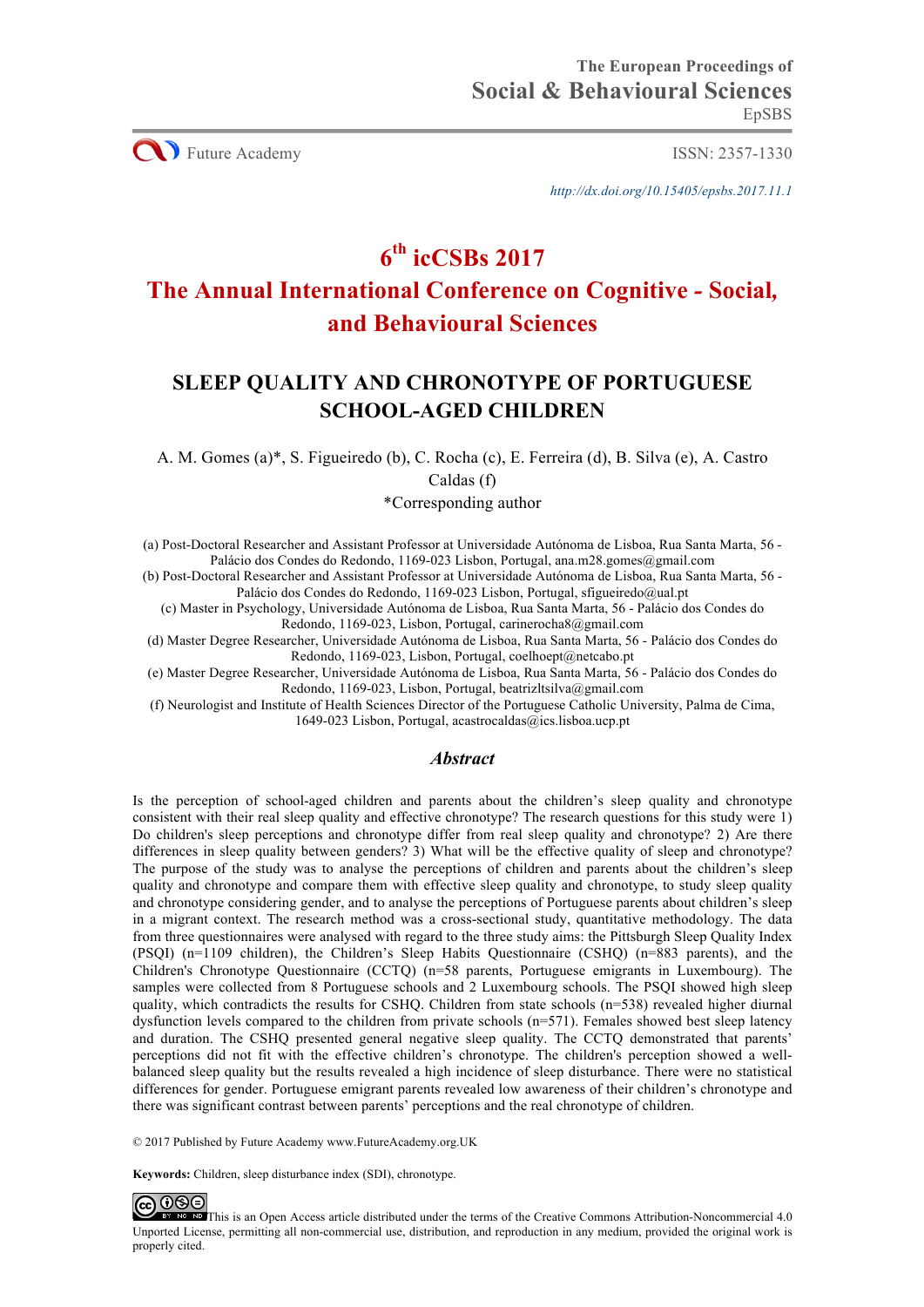## **1. Introduction**

Sleeping is a homeostatic need, essential in health terms and for proper organic functioning. Above all, it is a physiological need with implications on the psychological, emotional and behavioural domain, very visible in children, particularly school-aged children. However, sleeping is a phenomenon that is not impervious to cultural and social factors, so we find that some cultures value a good night sleep more than others, the necessary sleeping time being undervalued in certain cultural and social contexts (Buxton, Chang, Spilsbury, Bos, Emsellem, & Knutson, 2015).

Research in Europe and the United States shows that most parents value the importance of sleep very positively, yet 90% of children sleep less than what is recommended (Buxton et al., 2015). Therefore, we found it pertinent to analyse the quality of sleep and chronotype characteristics of European school-aged children.

This study is organized in two parts. In the first part, we examine the perception of sleep quality evaluated by the school-aged children themselves and compared to the sleep evaluation made by their parents in a native context, and considering different variables such as type of school (private or state) and gender. In the second part, the parents' perceptions of the children's chronotype are studied, in an emigrant context. Here we will analyse the comparison between the parents' perception and the children's sleep characteristics in terms of chronotype. In both studies, we analyse the sleep characteristics of school-aged children to understand the implications that sleep characteristics have on school performance and on their psychological balance. The high prevalence and negative consequences of daytime drowsiness have generated renewed interest in the sleep habits of school-aged children. Therefore, the two pieces of research conducted and presented here seek to be a relevant contribution to a better understanding of the characteristics of children's sleep and children's cognitive functioning.

#### **1.1. The perceptions of children's sleep quality and effective sleep quality**

The first part of this paper comprises a small part of a cross-sectional study on the sleep quality of Portuguese children, and examines the sleep quality perception that school-aged children have. The Pittsburgh Sleep Quality Index (PSQI) was administered to a total of 1109 Portuguese children aged 6 to 11 years. Subsequently, the parents' evaluation of the quality of their children's sleep was analysed. To this end, the Children's Sleep Questionnaire (CSHQ-PT) was used and a total of 883 parents answered. Our study also analysed different variables such as differences between state schools ( $n= 403$ ) and private schools ( $n= 480$ ) and between boys ( $n= 437$ ) and girls ( $n= 446$ ).

Our study is based on the concept of sleep quality. However, we have to differentiate it from sleep hygiene, since the latter includes a variety of different practices and habits that are necessary in order to have good quality of nocturnal sleep and allow daytime alertness. Sleep quality and sleep duration are two different domains of sleep, although both overlap and differentiate themselves. Sleep quality refers to the subjective indexes of how sleep is experienced, including the feeling of satisfaction and feeling rested upon awakening. The quality of sleep influences more the possibility of daytime drowsiness, changes in the emotional and behavioural states and in the cognitive functions (Dewald, Meijer, Oort, Kerkhof, & Bogels, 2010).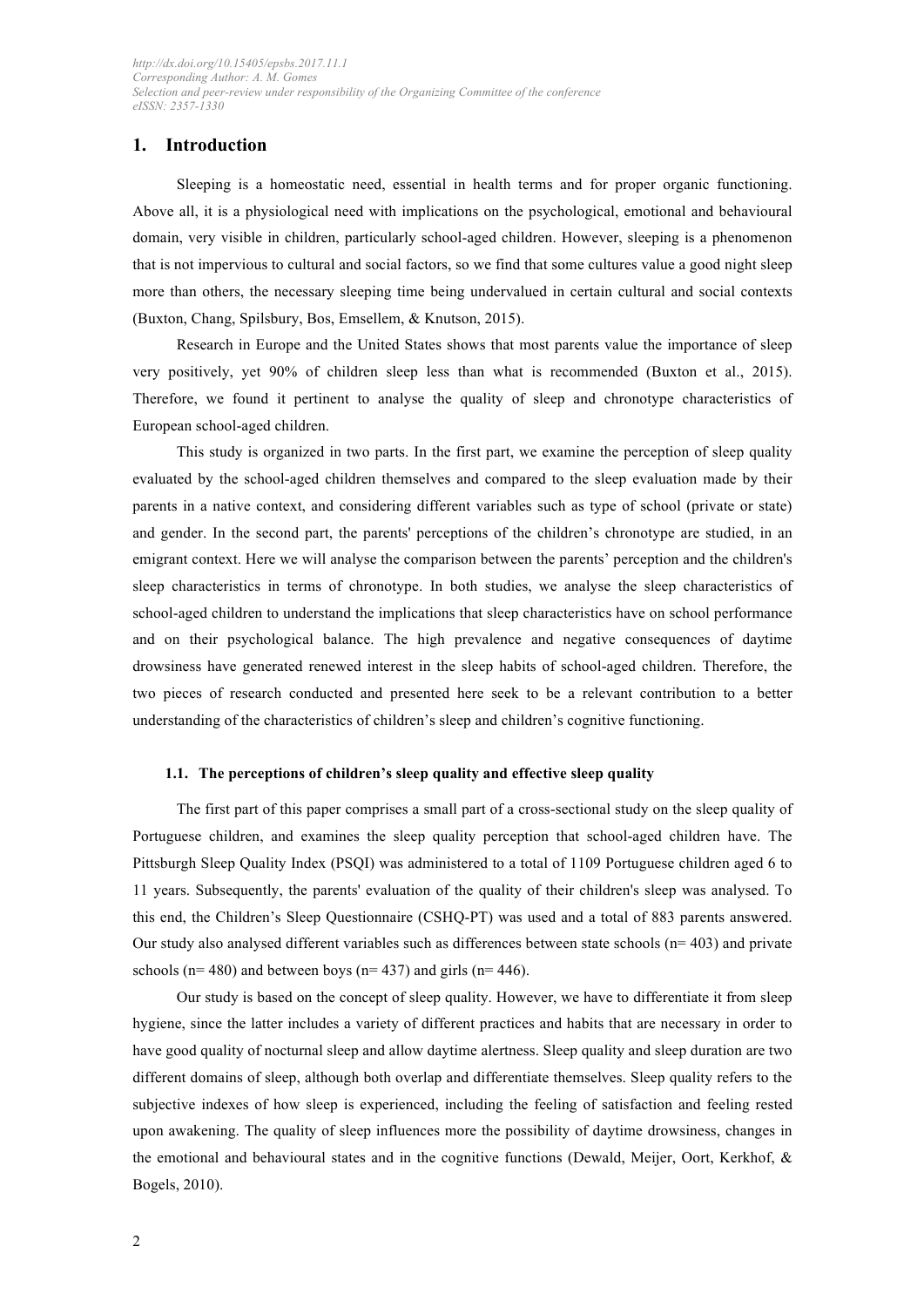The adequate sleep duration for healthy individuals and for those who do not suffer from any sleep disorder varies greatly in terms of the developmental cycle; for new-borns, the adequate sleep duration is between 14 and 17 hours, for small children it is between 12 and 15 hours, for pre-school age children it is between 10 and 13 hours and for school-age children it is between 9 and 11 hours. For adolescents, the adequate sleep duration ranges from 8 to 10 hours and this is considered appropriate; for adults and young adults it is between 7 and 9 hours and for older adults it is 7 to 8 hours (Hirshkowitz, Whiton, Steven, Alessi, Oliviero, DonCarlos, Hazen, Herman, & Katz, 2015). Thus, sufficient sleep duration requirements vary throughout the life span and from person to person. Individuals who usually sleep out of the normal pattern may be exhibiting signs or symptoms of serious health problems and this may compromise their well-being (Hirshkowitz et al. 2015).

Children generally have a better quality of sleep when there are domestic rules and regular sleepwake routines. The adequate sleep quantity and quality will only exist if well-established sleep hygiene rules (no caffeine consumption and regular bedtime hours) are applied (Buxton et al., 2015). On the other hand, poor sleep quality is more likely to exist when parents and children assume the presence of electronic gadgets in the bedroom. Therefore, it is very important to concentrate efforts on reducing the invasion of technology in the children's bedroom (Brockmanna, Diaza, Damianic, Villarroeld, Núñezc, & Brunie, 2016).

Good sleep hygiene practices are associated with better sleep in various age groups. Some authors recommend that children of all ages should go to bed before 9:00 pm, have an established bedtime routine, including reading, sleep in rooms without televisions and abstain from caffeine intake (Mindella, Meltzerb, Carskadonc, & Chervind, 2009).

In the research conducted by Silva, Barbosa, Silva and Neto (2014), the Children's Sleep Habits Questionnaire (CSHQ-PT) was adapted and validated for Portuguese culture, and a broad characterization of sleep habits in children aged 2 to 10 years was made. The results show that during the week children go to bed on average at 9:44 pm. The total daily sleep time decreases with age, and on weekends children sleep an extra hour. The need to fall asleep or sleep with the parents decreases with age. The parents' sleep quality assessment indicates that children have a prevalence of sleep problems of 10.4%, with no significant differences between age groups, parental educational subgroups, nor between mid-high and low population density (Silva, Barbosa, Silva, & Neto, 2014). The sleep problems identified by these authors refer to insufficient sleep duration, resistance to going to bed, difficulty in falling asleep alone, frequent nocturnal awakenings, and occurrence of parasomnias. The Sleep Disturbance Index (SDI) was higher in children from families with lower educational levels. This study also revealed the relationship between school performance and sleep problems. The existence of a high incidence of daytime drowsiness and sleep deprivation is also prominent in these children (Silva, Barbosa, Silva, & Neto, 2014).

The research carried out by Arriaga, Brito, Gaspar and Luz (2015) with the Children's Sleep Habits Questionnaire (CSHQ-PT) showed results with a SDI mean well above the cut-off point and the average of other studies that also used the CSHQ. It is noteworthy that both boys and girls presented a SDI above 44, with a higher mean value in females. This study also reports that there is a disparity between the effective sleep quality in children and the perception of the sleep quality that parents have of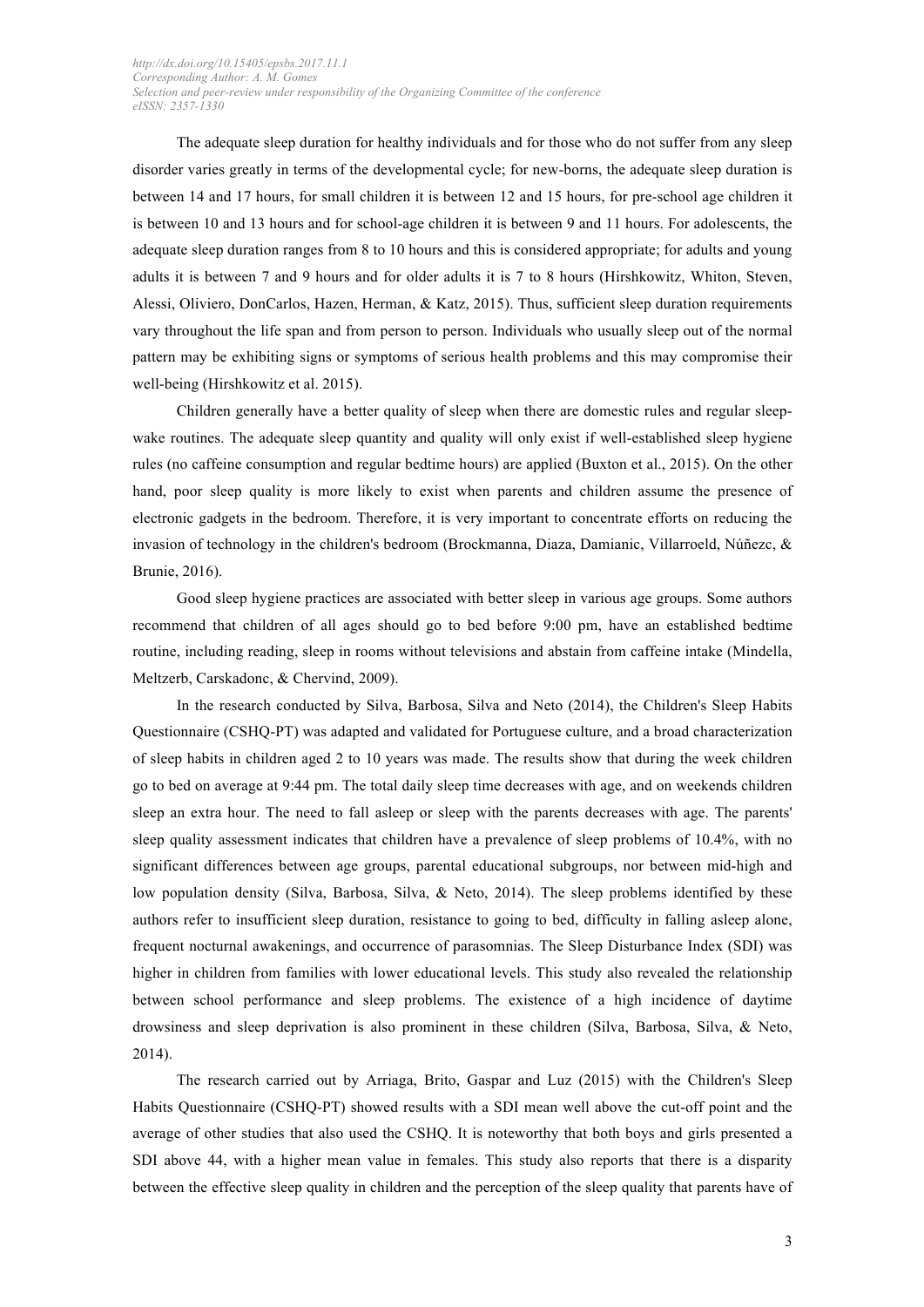their children. These authors conclude that the studied population has a high incidence of sleep disorders. In the evaluation of the different items there are also age-related differences, showing that the disorders vary according to the stages of development (Arriaga, Brito, Gaspar, & Luz, 2015). However, more robust research is needed to better understand the causal contributions of healthy sleep practices to the onset and maintenance of children's sleep problems (Allena, Howletta, Coulombeb, & Corkuma, 2016).

#### **1.2. The perceptions of children's chronotype and effective cognitive preferences**

The second part of this paper presents an excerpt from other cross-sectional study with Portuguese emigrant population in schools in Luxembourg with the aim of first evaluating, using one of the chronotype scales of the Children's Chronotype Questionnaire (CCTQ), the perception that Portuguese parents (residing in Luxembourg) have as to the chronotype of their children; second, it compares the perceived perception with the real chronotype of children descending from Portuguese families and inserted in school contexts with differentiated schedules. Regarding the concept of chronotype, in the areas of Psychology and Chronobiology, there is some disagreement about its designation because of the near terminology - diurnal type.

However, in our study we use the term chronotype and first we definite it. Chronotype refers to the preference of individuals regarding certain periods of the day to perform specific activities, and this preference is biologically determined and not related to social impositions or conveniences. Thus, during the day it is common to note a fluctuation of cognitive performance, which influences the performance and mood of individuals (Rocha, 2017; Schmidt, Collette, Cajochen, & Peigneux, 2007; Yoon, May & Hasher, 2000). According to how we biologically react to the organization of time, we cannot separate it from health, either biologically or psychologically, so we find time in the development and maturity of biological functions, in their internal and external expression. Understanding these aspects that are present in the occurrences lived during the 24 hours of the day is essential to be able to analyse each individual and identify his/her chronotype examined through the circadian rhythm (Rocha, 2017).

Each circadian rhythm has a profile that is genetically shaped and there are some genes responsible for the different sleep-wake rhythms, so there are people who sleep more and others who sleep less, some who prefer to go to sleep later while others prefer to go to sleep early, differentiating preferences from sleeping and waking hours (Almeida, 2013; Randler, 2009; Menna-Barreto, 2003). The term "circadian rhythmicity" differs among individuals, and it is a personality trait that shows interdependent biological correlations and appears to correlate with various types of performance. Individual differences in circadian rhythms, commonly referred to as morningness and eveningness types, indicate preferences associated with morning or night activities. The literature identifies three chronographic types or chronotype: morning, intermediate or evening (Adan, Archer, Hidalgo et al., 2012). Morning individuals prefer to go to bed and get up early, peaking before noon, and evening people, in turn, prefer to go to bed and wake up later, and perform better at the end of the day (Hines, Feng, Emmett et al., 2013; Adan et al., 2012). Since the chronotype differs in sleep-wake patterns, we consider that it is extremely important to verify the perception of parents and schools about the children's chronotype to understand academic underachievement at specific times of the school day. It is also important that this study contributes to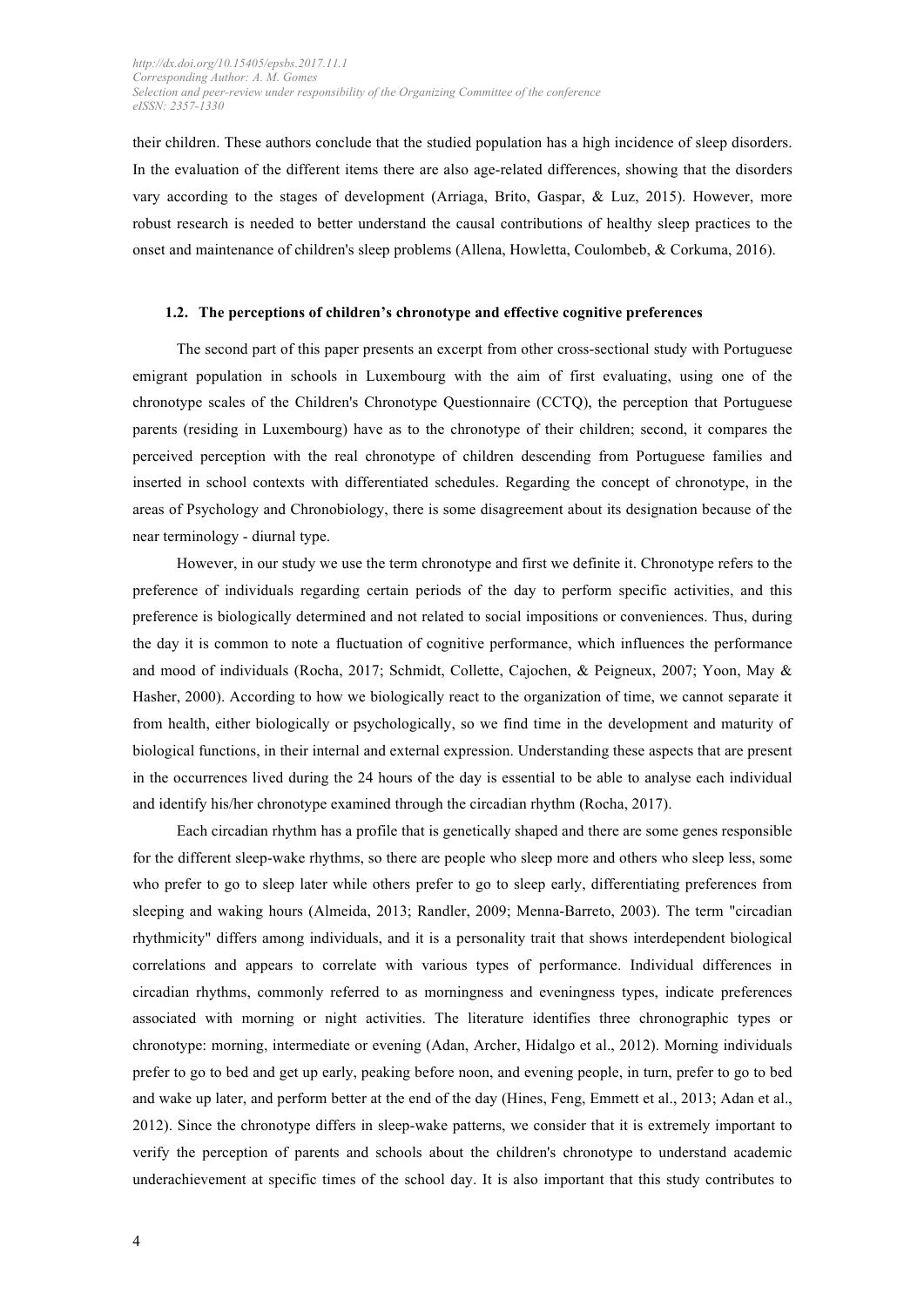scientific research on the performance rhythms and their educational and psychological implications, specifically in relation to school-aged populations of Portuguese ancestry or native Portuguese.

The results will be discussed based on the recent literature and reflect on the educational and psychological implications: are the school schedules adjusted according to the migrant school minorities, in this case the Portuguese minorities, in foreign schools? Moreover, the data points to a worrying lack of knowledge about the children's diurnal preferences and the inferred cognitive implications, which shows a direct correlation with aspects of their academic performance and their adaptation to the social habits of the countries where they live.

## **2. Problem Statement**

Is the perception of school-aged children and parents about the children's sleep quality and chronotype consistent with their real sleep quality and effective chronotype?

- The perception that school-aged children have of the quality of their sleep is expected to be different from effective quality of their sleep.
- The actual chronotype of the children is expected to correspond to the chronotype assigned by the parents.

## **3. Research Questions**

This study has two parts: (1) first, it examines the perceptions of parents and children about the quality of sleep in a sample of Portuguese school-aged children; (2) secondly, it analyses the perception and identification of chronotype in a sample of emigrated and/or descending from emigrated Portuguese parents (Luxembourg) Portuguese children. From these two study components, three questions were raised:

- Do children's sleep perceptions and chronotype differ from real sleep quality and chronotype?
- Are there differences in sleep quality between genders and between state and private schools?
- What will be the effective quality of sleep and chronotype?

## **4. Purpose of the Study**

This study has the following objectives:

- To examine the children's and parents' perceptions about the children's sleep quality and chronotype and compare them with effective sleep quality and chronotype.
- To study the sleep quality and the chronotype in terms of gender.
- To analyse the perceptions of Portuguese parents on the sleep of children and on their daily activities' preferences, in a migrant context.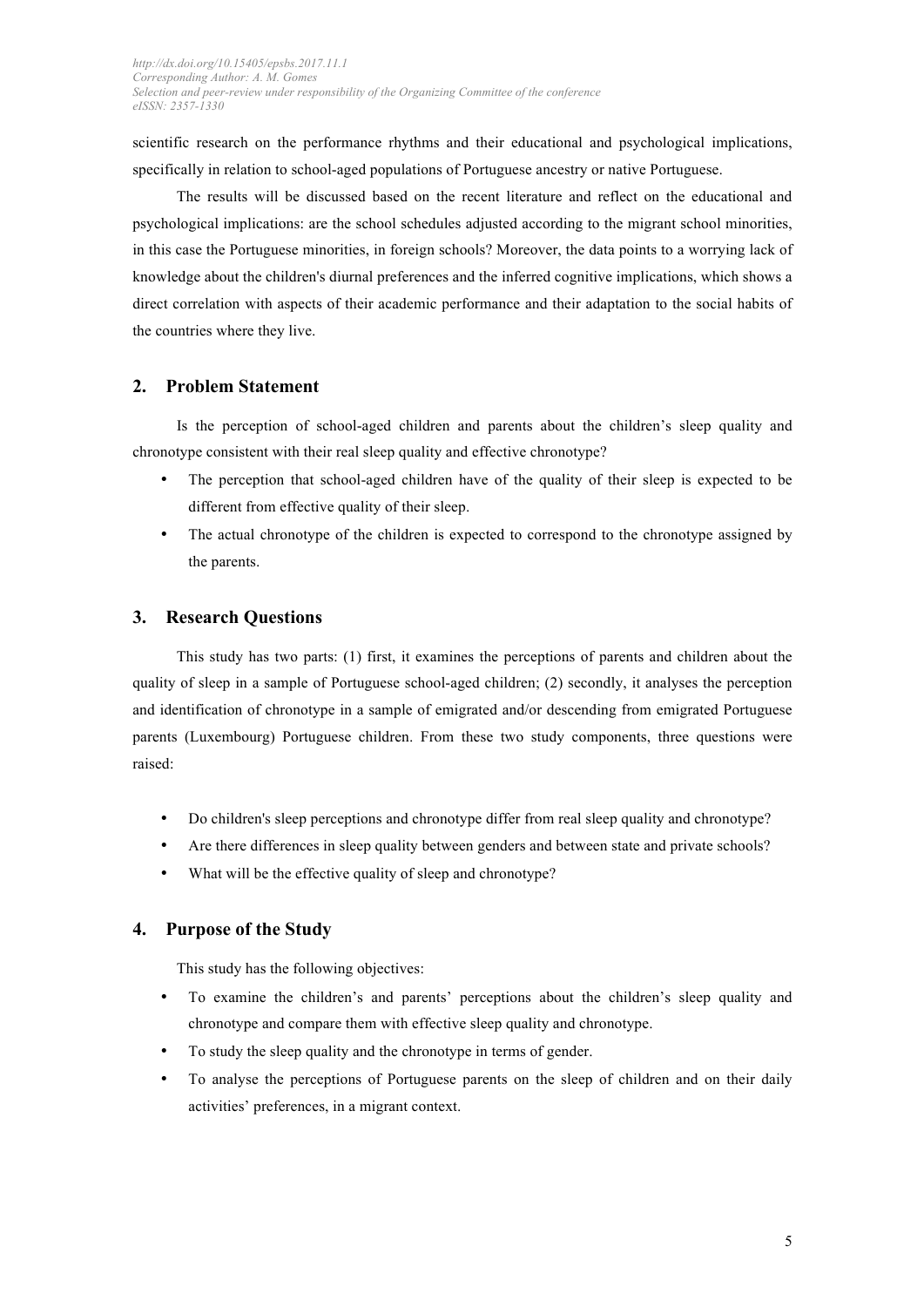## **5. Research Methods**

## **5.1. Participants**

Participants are divided into two major groups; one of these groups consists of the children who responded to the Pittsburgh Sleep Quality Index (PSQI) (n= 1109), divided into 546 girls and 563 boys from state schools (n=538) and private schools (n=571). The other group comprises the parents who responded to the Children's Sleep Habits Questionnaire (CSHQ-PT), totalling 883, given that not all parents of the 1109 children returned the questionnaires. These 883 children assessed by their parents for sleep quality are divided into 437 (49.5%) boys and 446 girls (50.5%). The mean age is 8 years **±** 1.241 and 99.5% of the participants are between 6 and 10 years of age. Table 1 shows the descriptive statistics for children: gender, school and year of schooling.

|                          | <b>Table 01.</b> Characterization of the sample, genuer, senoof and year of senoomig |       |
|--------------------------|--------------------------------------------------------------------------------------|-------|
| Gender                   |                                                                                      |       |
| Girls                    | 446                                                                                  | 50.5% |
| <b>Boys</b>              | 437                                                                                  | 49.5% |
| <b>School</b>            |                                                                                      |       |
| <b>State</b>             | 403                                                                                  | 45.6% |
| Private                  | 480                                                                                  | 54.4% |
| <b>Year of Schooling</b> |                                                                                      |       |
| Year 1                   | 214                                                                                  | 24.2% |
| Year 2                   | 200                                                                                  | 22.7% |
| Year 3                   | 219                                                                                  | 24.8% |
| Year 4                   | 250                                                                                  | 28.3% |

**Table 01.** Characterization of the sample: gender, school and year of schooling

#### **5.2. Instrument and Procedures**

The Pittsburgh Sleep Quality Index (PSQI) developed by Buysse, Reynolds, Monk, Berman and Kupfer (1989) and adapted in the Portuguese version by Ramalho (2008) was used to study the quality of sleep evaluated by the children. Its translation into Portuguese was done by Bertolazi also in 2008. It is considered to be stable to evaluate sleep quality, since it is accessible and identifies whether the studied individuals sleep well or poorly (Córdoba & Schmalbach, 2005). Structurally, it consists of 19 questions, with 15 multiple choice items that refer to the frequency of sleep disturbances and subjective quality of sleep, and 4 items that refer to bedtime and wake up hours and sleep latency and duration. It is considered an easy-to-use reliable instrument for clinical research in different age groups (between 6 and 90 years of age), including clinical and non-clinical populations (Duarte, 2007).

The instrument used to study the children's effective sleep quality was the Children's Sleep Habits Questionnaire (CSHQ-PT), which was filled by their parents. A total of 883 parents returned the questionnaires. Silva, Barbosa, Silva and Neto (2014) adapted and validated the Children's Sleep Habits Questionnaire (CSHQ) for the Portuguese population, making a broad characterization of sleep habits in children from 2 to 10 years of age. The CSHQ-PT internal consistency (Cronbach's α) was 0.78 for the total scale and ranged from 0.44 to 0.74 for subscales. The reliability test-retest for subscales (Pearson's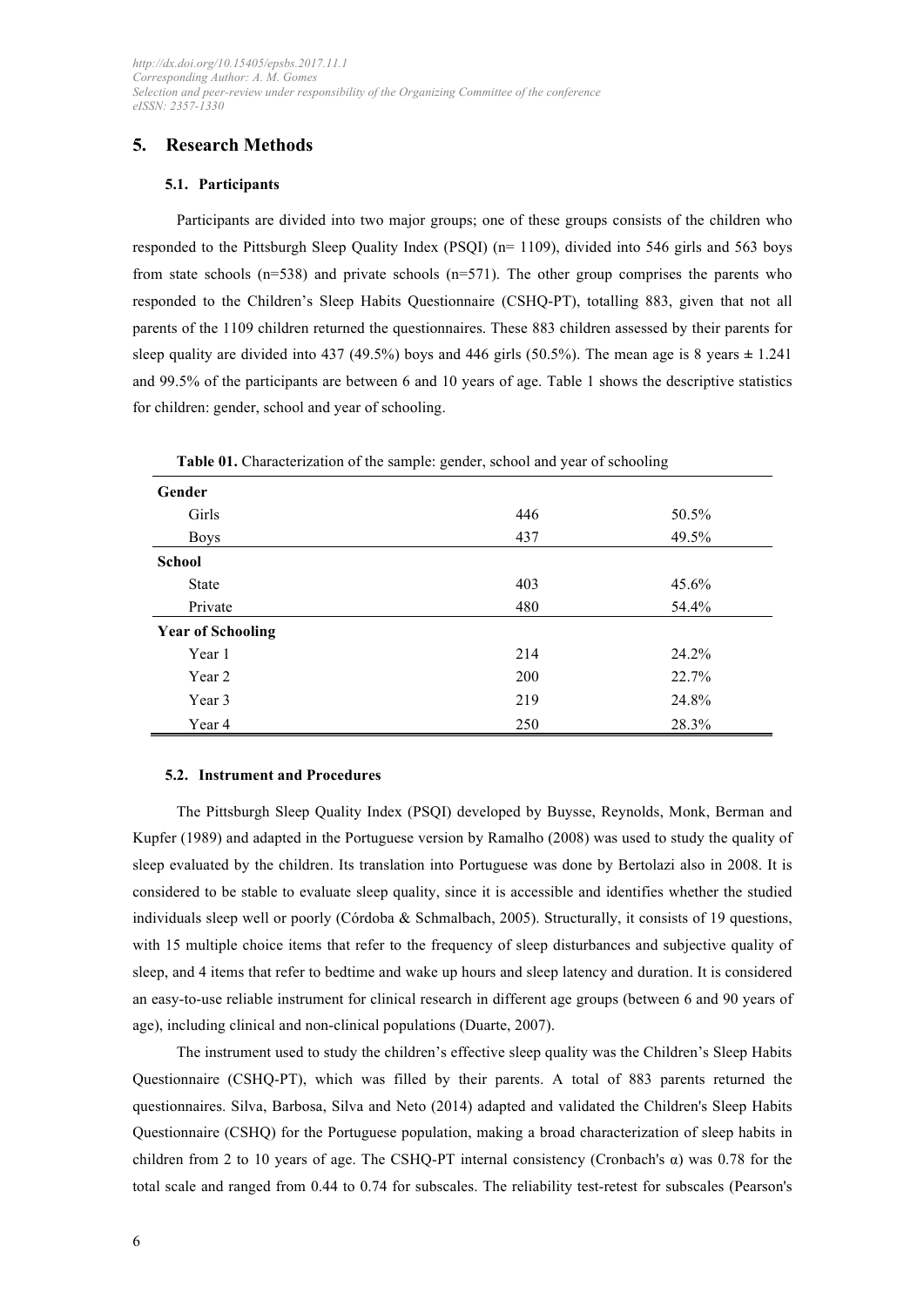correlations,  $n= 58$ ) ranged from 0.59 to 0.85. The CSHQ-PT showed psychometric properties that are comparable to the versions of other countries and suitable for the screening of sleep disorders in children (Silva, Barbosa, Silva, & Neto, 2014).

The processing and analysis of the statistical data was made using the SPSS programme, version 23. Descriptive statistics with mean, standard deviation, asymmetry and kurtosis of the 7 components and overall PSQI in the global sample were made. For the comparison between the two groups, the nonparametric Mann-Whitney U test was performed. The Kruskal-Wallis non-parametric test was used to compare more groups; 3 degrees of freedom. In order to analyse the Children's Sleep Habits Questionnaire (CSHQ-PT), descriptive statistics were also used, with mean, standard deviation, asymmetry and kurtosis of the 33 CSHQ-PT items in the global sample. To compare the two groups, the non-parametric Mann-Whitney U test was used. The Kruskal-Wallis non-parametric H test was used again to compare more groups; 3 degrees of freedom. However, it should be noted that in this paper we only present a small part of the data analysis conducted.

#### **5.3. Participants**

Three groups of participants: Portuguese, Luxembourgish and "mixed". The group of Portuguese whose parents (mother and father) were born in Portugal, the dual nationality group whose parents are Portuguese and were born in Luxembourg and, finally, the group of Luxembourgers whose parents are Luxembourgers and born in Luxembourg. For this specific study only the first two groups were considered. Regarding the place of birth of the mothers, 71 (41.7%) were born in Luxembourg, 55 (32.3%) were born in Portugal and 44 (26%) were born in another country. As for fathers, 73 (43%) were born in Luxembourg, 58 (34%) in Portugal and 39 (23%) in another country. All children (3-12 years old) attend two schools in Northern Luxembourg. Table 2 shows the descriptive statistics of age and year of schooling for the children.

| Age (years)        |                             |             |
|--------------------|-----------------------------|-------------|
|                    | $3 - 5$                     | 24(14%)     |
|                    | 6                           | $19(11\%)$  |
|                    | 7                           | 22(13%)     |
|                    | 8                           | 44 (25%)    |
|                    | 9                           | 21(12%)     |
|                    | 19                          | 13(8%)      |
|                    | $11 - 12$                   | 30 (17%)    |
| <b>Total</b>       |                             | 173         |
| Year of schooling* |                             |             |
|                    | Pre-school (1st cycle)      | 34 (20%)    |
|                    | Year 1 (2.1 cycle)          | 20(12%)     |
|                    | Year $2(2.2$ cycle)         | 51 (29%)    |
|                    | Year $3(3.1$ cycle)         | 23(13%)     |
|                    | Year $4(3.2 \text{ cycle})$ | 16(9%)      |
|                    | Year $5(4.1$ cycle)         | $17(10\%)$  |
| <b>Total</b>       | Year $6(4.2 \text{ cycle})$ | 12 (7%) 173 |

**Table 02**. Characterization of the sample: age and year of schooling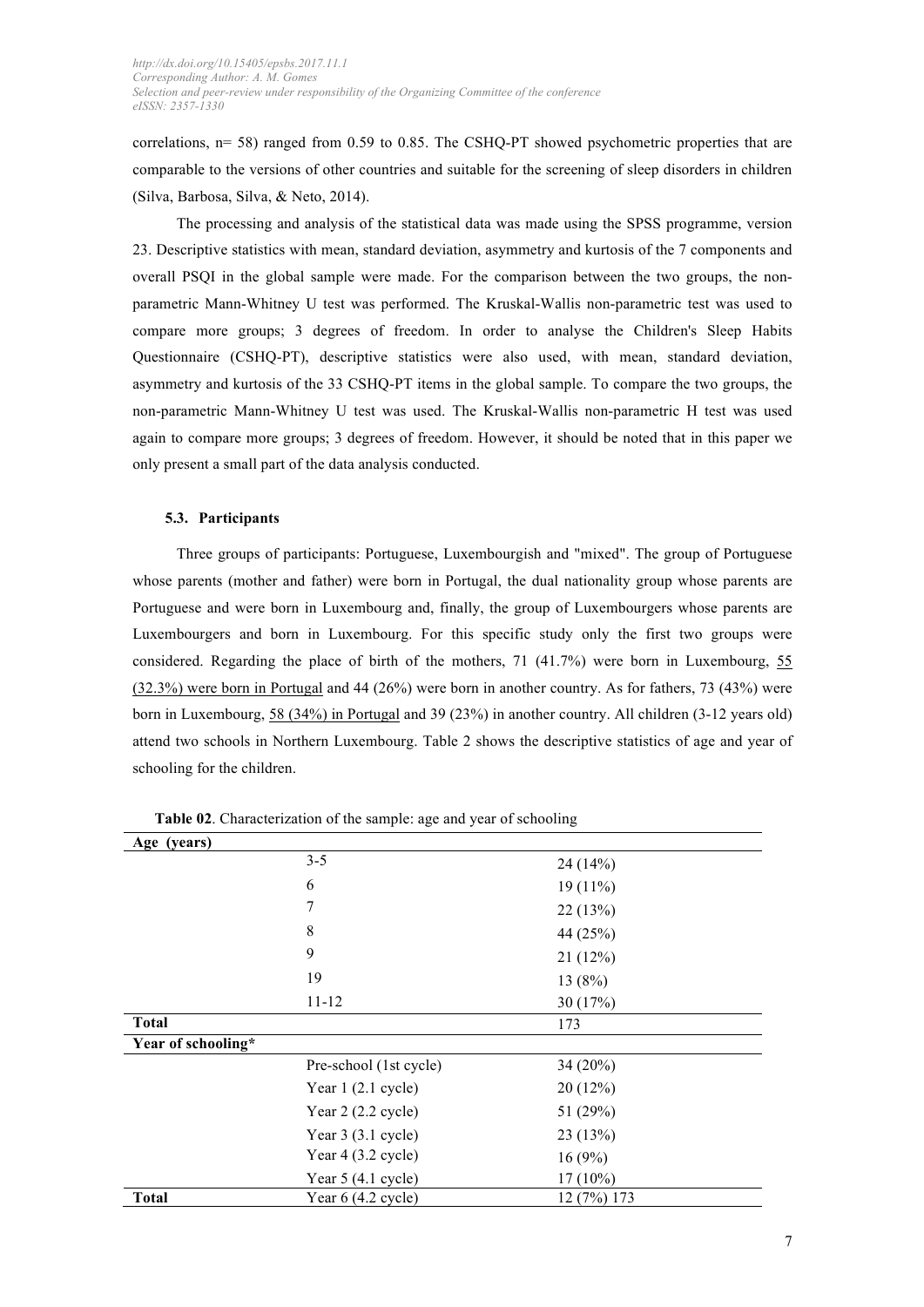*\** The education system used was the education system in Luxembourg. Compulsory schooling consists of 2 years of pre-school education, followed by 6 years of primary education, equivalent to the 1st and 2nd cycles of basic education in Portugal and 3 years of secondary education (years 7, 8 and 9). Basic education (primary education) consists of 4 cycles. The 1st cycle corresponds to preschool from 4 to 5 years of age; the 2nd cycle corresponds to years 1 and 2 from 6 to 7 years of age; the 3rd cycle corresponds to years 3 and 4 from 8 to 9 years of age; and finally, the 4th cycle, years 5 and 6, from 10 to 11 years of age (Rocha, 2017).

#### **5.4. Instrument and Procedures**

The Children's Chronotype Questionnaire (CCTQ), previously published in 2009 by Werner, LeBourgeois, Geiger et al., was adapted to French and administrated to population of Luxembourg. It is an instrument intended to be answered by the parents of children aged between 4 and 11 years. It consists of 27 items, based on the works that developed and used the Munich Chronotype Questionnaire and the Morningness and Eveningness Scale for Children by Carskadon, Vieira and Acebo (1993). A Portuguese version of the CCTQ was also developed (Couto, 2011; Couto, Gomes, de Azevedo et al., 2013) for native population. The CCTQ measures sleep-wake parameters: bedtime, time when the individual feels sleepy, sleep latency, wake-up time, get up time, and the time when the individual is fully awake, on days with schedules (school activities, for example) and on non-schedule days, i.e. free days, such as holidays or weekends.

The CCTQ has three chronotype measures represented in three scales. For each measure, there is a given calculation. In this paper, we only focus on one of the three measures/scales of the adapted questionnaire:

! Chronotype scale (CT) based on the measure of Question 27 (parents' knowledge of their children's chronotype). Parents were instructed on the concept and variability of the chronotype by reading an informative text. They then defined the child as to the chronotype using the options in Question 27, i.e. "More early morning than night type". The score varies from 1 (undoubtedly morning) and 5 (undoubtedly the evening type).

As for the protocol, the adapted French version of the Questionnaire was used after the authorizations of the authors of the original version (Werner et al., 2009) and of the authors of the Portuguese version (Couto, Gomes, de Azevedo et al., 2013) were obtained. First, an initial adaptation to the French language was made, followed by the mandatory back translations. In a first phase, the back translations were made from Portuguese into French, and a French version from the German questionnaire (original). Then, a final version was made, which was tested in a pilot group (n=35) in Luxembourg during the first quarter of 2016. The retest was made with the same group  $(n=35)$  three weeks later in the same quarter. After linguistic corrections, the questionnaire was formalized in its French version. To operationalize the study, this protocol involved the selection of students in Luxembourg schools (through authorizations requested to the Ministére de l'Éducation nationale, de l'Enfance et de la Jeunesse of Luxembourg, and representatives of schools and school groups).

The SPSS programme, version 23, was used to process and analyse the data. The means between the groups were compared using the univariate analysis of variance (ANOVA) tests and the Kruskal-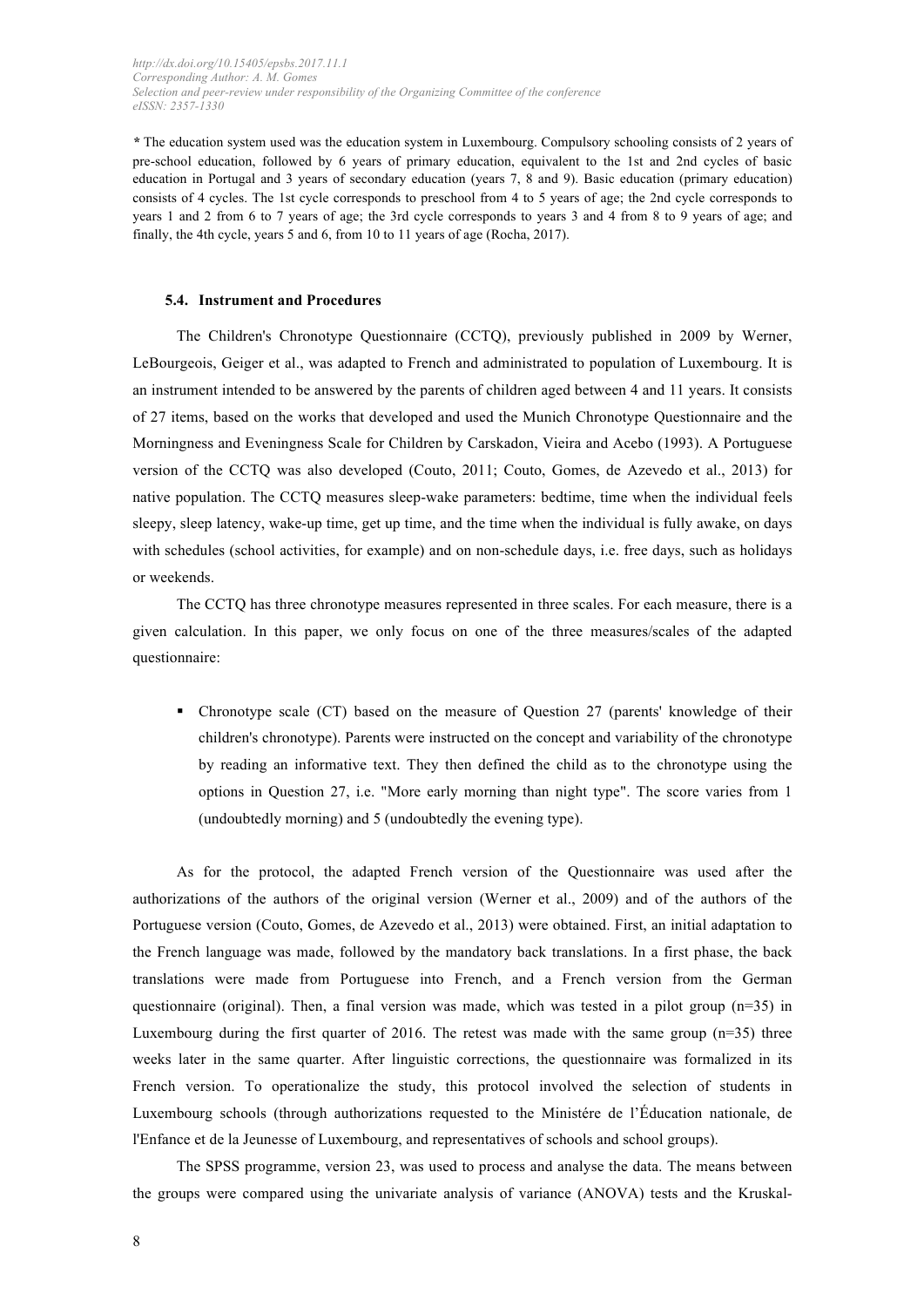Wallis non-parametric test in the analysis of cases with non-homogeneous samples regarding variance (verified with Levene's test). In the specific case of the Chronotype Scale (CT), the Spearman correlation coefficient was analysed following the procedure of the authors of the original version. We also used *t*tests for independent samples in the cases comparing categorical variables means with two groups. However, in this paper we only report part of the data analysis conducted.

## **6. Findings**

The summary of the results obtained for each part of the study is presented in the following sections, in order to answer the three main research questions.

#### **6.1. Part I - Results**

As regards the results of the Pittsburgh Sleep Quality Index (PSQI) (n= 1109), the mean value of the overall PSOI is 4.14, which is significantly below the cut-off point of 5.00,  $t(1108) = -10.03$ ,  $p < 001$ indicating that, on average, children in this sample have good sleep quality. Compared to boys, girls report significantly better sleep latency and sleep duration ( $p=0.001$  and  $p < 0.01$ , respectively). There are no significant differences between girls and boys regarding overall PSQI. Among children in private schools and children in state schools, the latter have a significantly higher level of daytime dysfunction (p=.005). In general terms, the sleep quality (overall PSQI) of state school children is significantly worse than that of private school children ( $p=0.026$ ). The majority of the children (691) have a clear positive perception of the quality of their sleep (62.3%) compared to 418 children who manifested a poor perception about the quality of their sleep (37.7%).

The results of the Pittsburgh Sleep Quality Index (PSQI) indicate that children generally have a very positive perception of their sleep quality. However, these results do not compare with the Children's Sleep Habits Questionnaire (CSHQ-PT) relative data. This proves that the children in this sample have poor sleep quality.

For the Children's Sleep Habits Questionnaire (CSHQ-PT), only 883 complete responses were received, representing 77% of the total sample. In this instrument, the mean value of the Sleep Disturbance Index (SDI) is 46.12, which is significantly above the cut-off point of 44.00, t, indicating that these children generally have poor sleep quality. There are no significant differences between girls and boys regarding the SDI, with 46.9% of boys reporting sleep disturbances and 54.2% of girls also having sleep disturbances. However, boys wet the bed more often  $(p=0.016)$ . There is a significant difference regarding the level of daytime drowsiness ( $p=018$ ), girls wake up moodier ( $p=011$ ), have more difficulty getting out of bed in the morning ( $p=019$ ), and take longer to be well awake than boys ( $p=004$ ). In state schools, 179 children (41%) did not have sleep disturbances and 224 (50%) had sleep disturbances. In private schools, 257 children do not have sleep disturbances (58.9%), but 223 children do (49.9%).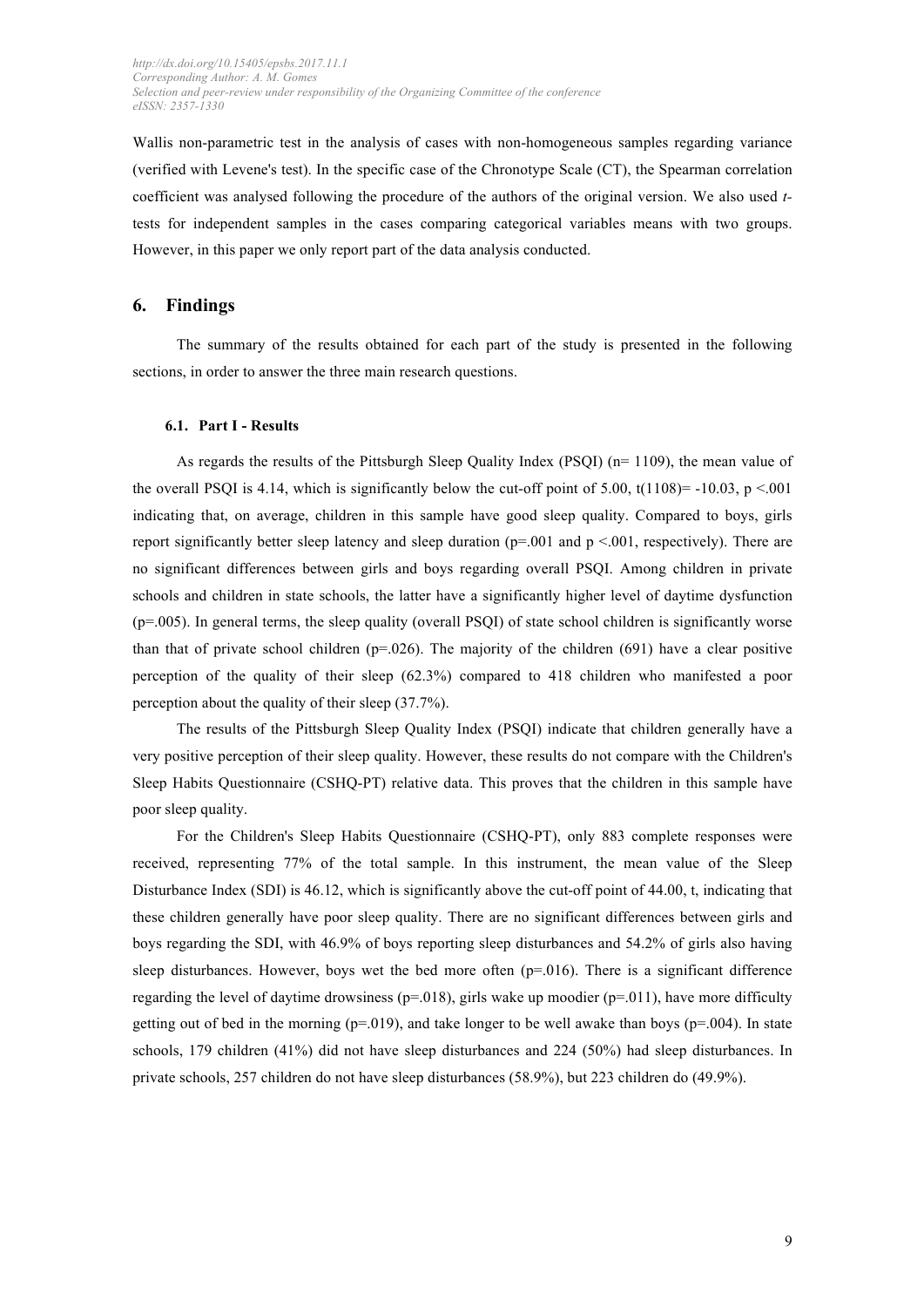|                            |                                               |          | State |          | Mann-Whitney U<br>Private |          |                  |                  |
|----------------------------|-----------------------------------------------|----------|-------|----------|---------------------------|----------|------------------|------------------|
| Item                       | Description                                   | $\cal M$ | SD    | $\cal M$ | $\cal SD$                 | $\cal U$ | $\boldsymbol{Z}$ | $\boldsymbol{p}$ |
| Resistance in going to bed |                                               | 8.27     | 2.75  | 7.82     | 2.41                      | 87814.00 | $-2.460$         | $.014**$         |
| $CSHQ_1R$                  | Always goes to bed at<br>the same time        | 1.24     | 0.45  | 1.21     | 0.44                      | 93432.00 | $-1.229$         | .219             |
| $CSHQ_3R$                  | Falls asleep alone in<br>own bed              | 1.49     | 0.78  | 1.41     | 0.71                      | 93270.50 | $-1.142$         | .254             |
| CSHQ 4                     | Falls asleep in parents'<br>or brothers' bed  | 1.36     | 0.65  | 1.25     | 0.54                      | 89993.00 | $-2.445$         | $.014*$          |
| CSHQ 5                     | Needs parents to fall<br>asleep               | 1.45     | 0.74  | 1.43     | 0.71                      | 96649.50 | $-0.023$         | .982             |
| CSHQ 6                     | "Fights" at bedtime                           | 1.24     | 0.57  | 1.16     | 0.46                      | 92708.50 | $-1.761$         | .078             |
| CSHQ 8                     | Afraid to sleep alone                         | 1.50     | 0.71  | 1.36     | 0.63                      | 86520.50 | $-3.296$         | .001             |
| <b>Onset of sleep</b>      |                                               |          |       |          |                           |          |                  |                  |
| $\text{CSHQ}_2\text{R}$    | Takes up to 20 minutes<br>to fall asleep      | 2.02     | 0.85  | 1.88     | 0.90                      | 88199.50 | $-2.417$         | $.016*$          |
| <b>Duration of sleep</b>   |                                               | 3.78     | 1.17  | 3.79     | 1.18                      | 95925.50 | $-0.238$         | .812             |
| CSHQ 9                     | Sleeps little                                 | 1.23     | 0.50  | 1.25     | 0.47                      | 93594.00 | $-1.162$         | .245             |
| CSHQ 10<br>R               | Sleeps what is<br>necessary                   | 1.19     | 0.47  | 1.25     | 0.49                      | 91422.50 | $-2.049$         | $.040*$          |
| CSHQ 11<br>R               | Sleeps the same<br>number of hours            | 1.35     | 0.54  | 1.29     | 0.50                      | 91911.00 | $-1.603$         | .109             |
|                            | Anxiety associated with sleep <sup>1</sup>    | 6.04     | 2.10  | 5.71     | 2.01                      | 87359.50 | $-2.562$         | $.010**$         |
| $CSHQ_7$                   | Is afraid of sleeping in<br>the dark          | 1.77     | 0.85  | 1.66     | 0.84                      | 89539.00 | $-2.104$         | $.035*$          |
| CSHQ 21                    | Finds it difficult to<br>sleep outsider home  | 1.33     | 0.65  | 1.26     | 0.59                      | 92671.50 | $-1.527$         | .127             |
| Night-time awakenings      |                                               | 3.76     | 1.11  | 3.66     | 1.15                      | 89710.50 | $-2.155$         | $.031**$         |
| CSHQ 16                    | Goes to parents' or<br>brothers' bed          | 1.30     | 0.57  | 1.24     | 0.51                      | 93264.50 | $-1.263$         | .207             |
| CSHQ 24                    | Wakes up once at night                        | 1.37     | 0.56  | 1.31     | 0.56                      | 90355.50 | $-2.121$         | $.034*$          |
| CSHQ 25                    | Wakes up more than<br>once at night           | 1.09     | 0.33  | 1.11     | 0.34                      | 95204.50 | $-0.807$         | .420             |
| Parasomnias                |                                               | 8.76     | 1.82  | 8.42     | 1.65                      | 85289.00 | $-3.125$         | $.002**$         |
| CSHQ 12                    | Wets the bed at night                         | 1.11     | 0.38  | 1.07     | 0.28                      | 93627.00 | $-1.798$         | .072             |
| CSHQ 13                    | Talks in his/her sleep                        | 1.48     | 0.63  | 1.34     | 0.53                      | 87054.50 | $-3.055$         | $.002*$          |
| $CSHQ_14$                  | Restless sleep, stirs too<br>much             | 1.59     | 0.70  | 1.49     | 0.62                      | 90492.00 | $-1.863$         | .062             |
| $CSHQ_15$                  | Sleepwalking                                  | 1.04     | 0.21  | 1.03     | 0.20                      | 96420.00 | $-0.266$         | .790             |
| CSHQ 17                    | Grinds teeth while<br>asleep                  | 1.27     | 0.57  | 1.25     | 0.53                      | 96571.50 | $-0.056$         | .956             |
| CSHQ 22                    | Wakes up screaming,<br>sweating, inconsolable | 1.05     | 0.23  | 1.06     | 0.26                      | 96583.00 | $-0.097$         | .922             |
| $\text{CSHQ}_23$           | Wakes up scared with<br>nightmares            | 1.23     | 0.44  | 1.17     | 0.41                      | 91618.50 | $-1.999$         | $.046*$          |

|      |  |  |  | <b>Table 03.</b> Differences between State Schools and Private Schools regarding the 33 CSHQ items and the |
|------|--|--|--|------------------------------------------------------------------------------------------------------------|
| -SDI |  |  |  |                                                                                                            |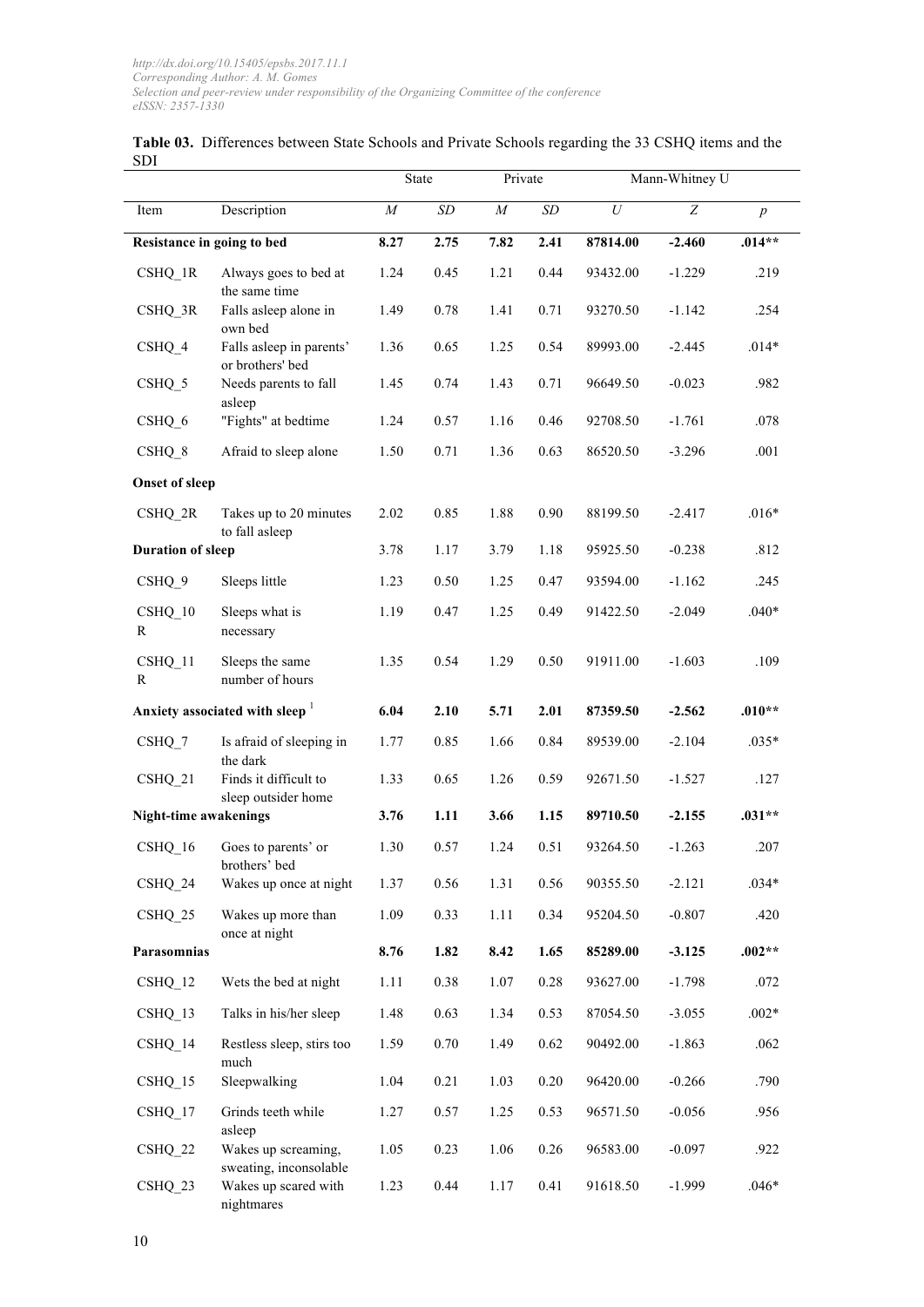| <b>Respiratory sleep disorder</b> |                                                 | 3.48  | 0.90 | 3.38  | 0.90 | 88422.00 | $-2.852$ | $.004**$ |
|-----------------------------------|-------------------------------------------------|-------|------|-------|------|----------|----------|----------|
| CSHQ 18                           | Snores out loud                                 | 1.30  | 0.54 | 1.22  | 0.48 | 89910.00 | $-2.505$ | $.012*$  |
| CSHQ 19                           | Seems to stop breathing<br>during sleep         | 1.06  | 0.25 | 1.05  | 0.25 | 95531.50 | $-0.874$ | .382     |
| CSHQ 20                           | Snores or has difficulty<br>breathing           | 1.12  | 0.37 | 1.11  | 0.36 | 95681.50 | $-0.527$ | .598     |
| <b>Daytime drowsiness</b>         |                                                 | 13.59 | 3.19 | 13.72 | 3.01 | 94122.00 | $-0.692$ | .489     |
| CSHQ 26<br>R                      | In the morning, wakes<br>up on his/her own      | 2.15  | 0.79 | 2.29  | 0.73 | 87755.00 | $-2.557$ | $.011*$  |
| CSHQ 27                           | Wakes up grumpy                                 | 1.42  | 0.62 | 1.40  | 0.63 | 95034.00 | $-0.539$ | .590     |
| $\text{CSHQ}_28$                  | Is awakened by parents<br>or brothers/sisters   | 2.53  | 0.73 | 2.61  | 0.66 | 92042.00 | $-1.525$ | .127     |
| CSHQ 29                           | Difficulty getting out of<br>bed in the morning | 1.81  | 0.76 | 1.76  | 0.73 | 93424.50 | $-0.941$ | .346     |
| CSHQ 30                           | Takes a long time to be<br>well awake           | 1.52  | 0.68 | 1.47  | 0.66 | 92714.00 | $-1.226$ | .220     |
| CSHQ 31                           | Seems tired                                     | 1.40  | 0.63 | 1.32  | 0.54 | 91875.50 | $-1.596$ | .110     |
| CSHQ 32                           | Falls asleep while<br>watching TV               | 1.26  | 0.58 | 1.31  | 0.67 | 95981.50 | $-0.286$ | .775     |
| $\text{CSHQ}_3$                   | Falls asleep in the car                         | 1.49  | 0.74 | 1.57  | 0.83 | 94140.00 | $-0.813$ | .416     |
|                                   | <b>Sleep Disturbance Index</b>                  | 46.76 | 8.00 | 45.59 | 7.56 | 87564.00 | $-2.429$ | .015     |

*Note*.  $N = 883$ .  $M =$  mean; *SD* = standard deviation. Comparison between the 2 groups using the Mann-Whitney U (non-parametric) test. Cell with  $* =$  Statistically significant difference at the item level. Cell with  $** =$  Statistically significant difference at the level of dimension.

<sup>1</sup> The value for each group includes 4 items: 5, 7, 8, e 21.

There are significant differences between children in state schools and children in private schools regarding 5 out of 8 dimensions. The SDI for state school children is significantly higher than that of private school children (p= .015). In contrast to private school children, state school children fall asleep more often in their parents'/brothers' bed ( $p = .014$ ), take longer to fall asleep ( $p = .016$ ), are more afraid of sleeping in the dark ( $p=$  .035), wake up more often scared of nightmares ( $p=$  .046), snore loudly more frequently ( $p = .012$ ), and wake up less often on their own in the morning ( $p = .011$ ).

### **6.2. Part II - Results**

For the Chronotype Scale (scale 3 of the Questionnaire - question 27), parents indicate more prominently that their children are more of the 'early' morning type than 'nocturnal' (18 parents indicate that children are of the early morning type versus 9 that say they are nocturnal). The morning type is the most perceived by parents regarding the sleeping and wakefulness behaviours of the children. Through a series of univariate analyses, the perception of the parents in relation to the chronotype of the children showed significant differences regarding the children's real chronotype:  $F(7,479) = 5$ , p= .000,  $n2$  .184. Later differences were found between the groups of parents pointing to the early-morning type and the remaining groups (i.e. 'more nocturnal than early-morning') and, for the real chronotype identified, the differences were between morning and evening types. It is more acceptable for parents to identify their children as being more of the morning type than of the evening type.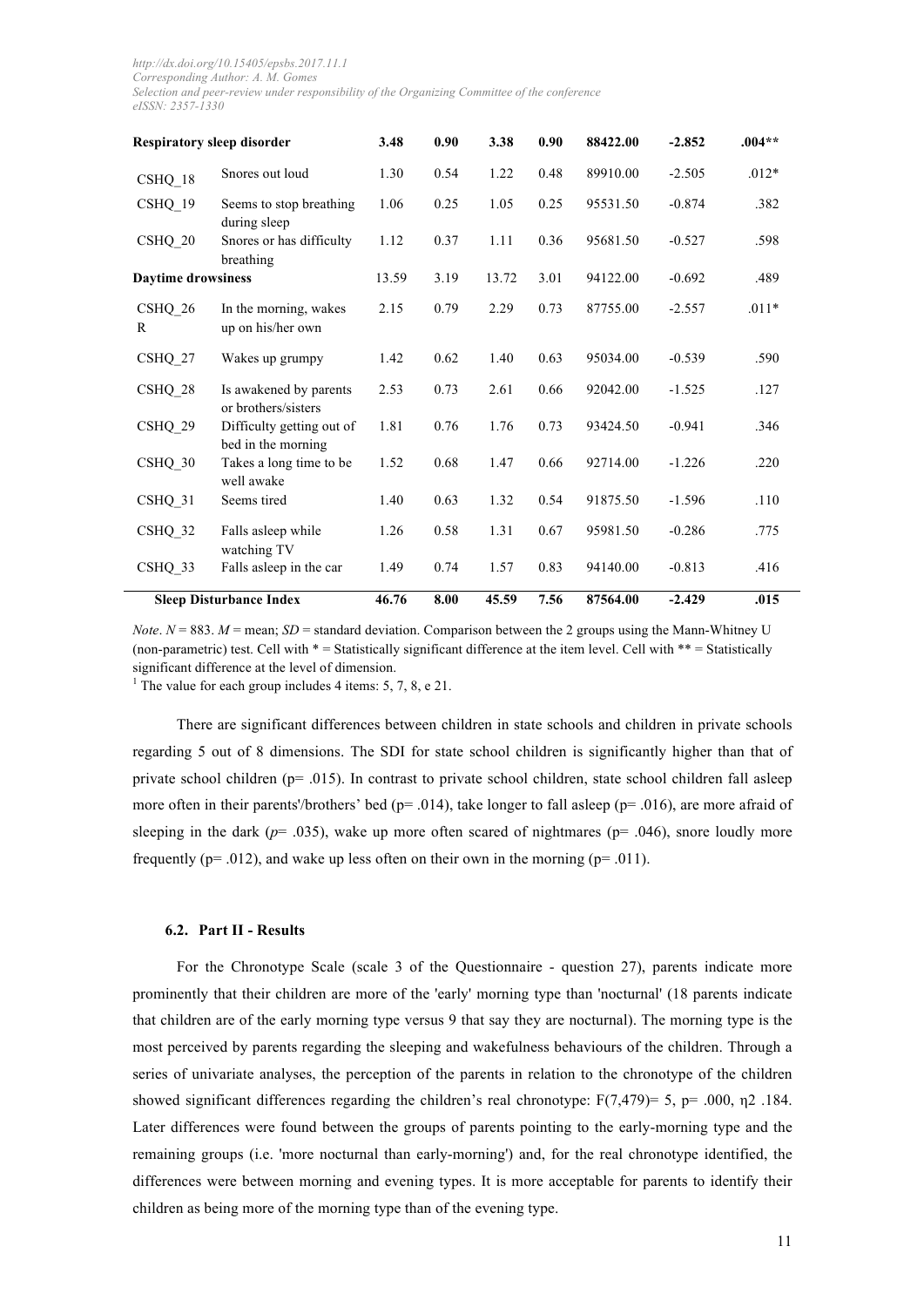|                                          | Type III          |     |                |         |      |                        |                   |
|------------------------------------------|-------------------|-----|----------------|---------|------|------------------------|-------------------|
| Origin                                   | Sum of<br>Squares | Df  | Mean<br>Square | Ζ       | Sig. | Partial Eta<br>squared | Observed<br>Power |
| Corrected Model                          | 22,729            | 5   | 4,546          | 7,479   | ,000 | ,184                   | ,999              |
| Interception                             | 488,892           | 1   | 488,892        | 804,331 | ,000 | ,829                   | 1,000             |
| Parents' perception of<br>the chronotype | 22,729            | 5   | 4,546          | 7,479   | ,000 | ,184                   | ,999              |
| Error                                    | 100,899           | 166 | ,608           |         |      |                        |                   |
| Total                                    | 844,000           | 172 |                |         |      |                        |                   |
| Corrected Total                          | 123,628           | 171 |                |         |      |                        |                   |

#### **Table 04.** Testing effects between subjects

The sample of children presents, in an effective way, greater variability than expected with regard to the chronotype: 58 (31.5%) morning type, 48 (26.1%) intermediate, 66 (36%) evening type. Differently from the original study and the Portuguese validation study, the morningness measure (scale 3) was significantly associated  $(p < .05)$  with age. The scale referred to here is part of a complete three-scale context, and the first scale – Morningness/Eveningness - showed good validity (Cronbach's alpha: .70) after using the adapted French version.

## **7. Conclusions**

Regarding the first part of this study, the children of the global sample  $(n=1109)$  show a positive perception of the quality of their sleep, but in reality, the opposite is true. School-aged children show a high incidence of sleep disturbance index (SDI). There are no differences between boys and girls with regard to the SDI. Even in terms of children's perception of the quality of their sleep in general terms, the sleep quality of state school children is significantly worse than that of private school children. And there are no significant differences between girls and boys in perceiving the quality of their sleep.

With regard to the 33 items of the Children's Sleep Habits Questionnaire (CSHQ-PT), the SDI is  $46.12 \pm 7.78$  and well above the cut-off point (44, t). These results are closer to those presented by Silva, Barbosa, Silva, & Neto (2014). The CSHQ-PT total score was  $47.0 \pm 7.2$ . Nor were there differences between boys and girls. As described by Silva, Barbosa, Silva, & Neto (2014), the total CSHQ-PT result in Portuguese children was higher than that described in other samples, such as North American, Chinese, Dutch, and German. Our findings in the Children's Sleep Habits Questionnaire (CSHQ-PT) are also closer to the findings by Arriaga, Brito, Gaspar & Luz (2015), who consider that on average Portuguese children have a sleep disturbance index of  $47.59 \pm 6.43$ , with the SDI being found in 74% of the sample, therefore, well above the cut-off point, with no difference according to gender or age.

In our study, daytime drowsiness is the dimension that has more items with differences between genders, with girls waking up moodier, having more difficulty getting out of bed in the morning and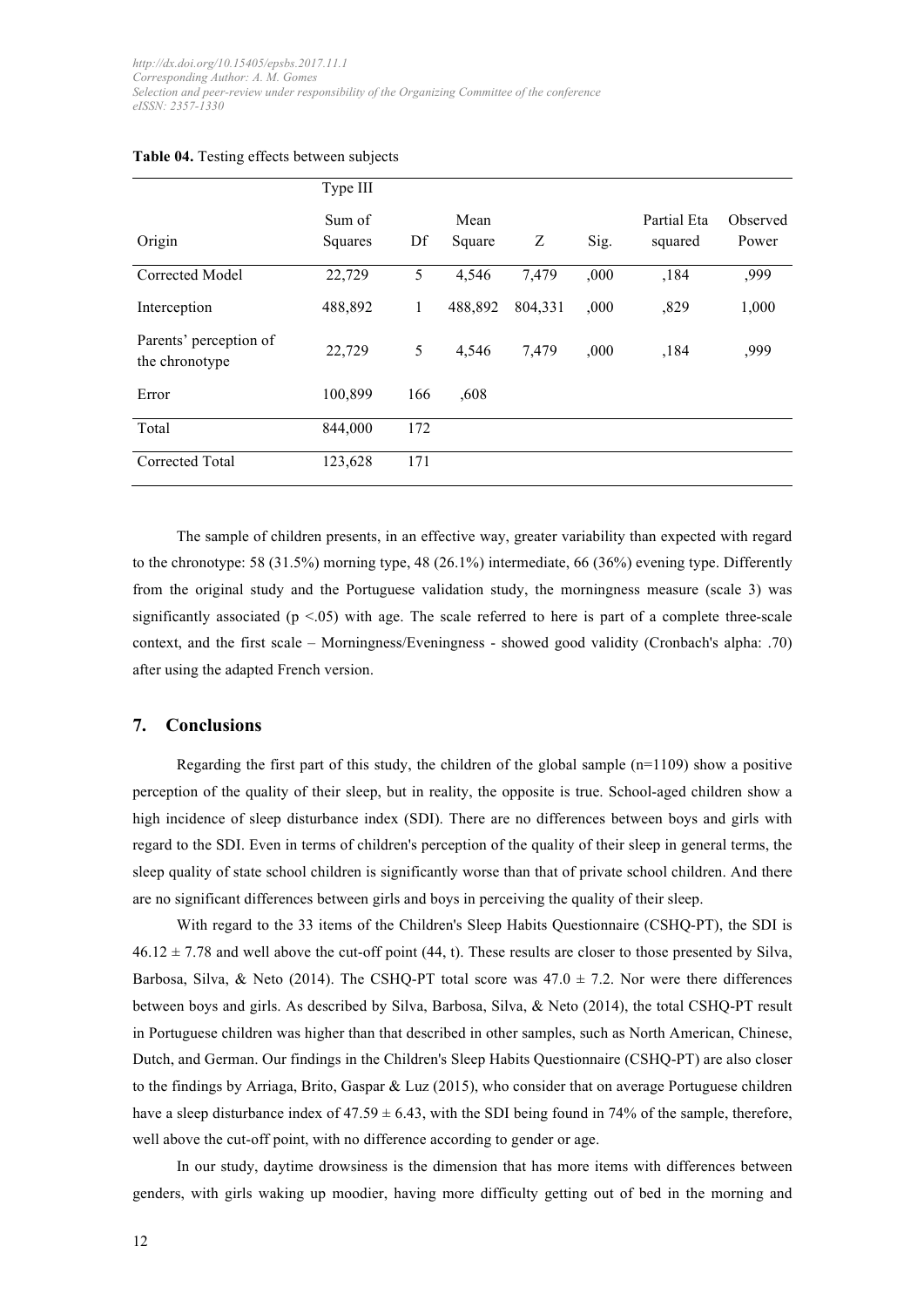taking longer to stay awake than boys ( $p=0.011$ ;  $p=0.019$ ;  $p=0.004$ ). This is consistent with the results found by Arriaga et al. (2015). However, in our study, boys wet the bed more often at night than girls ( $p=0.016$ ).

It is pertinent to point out the disparity between the identification of behaviours suggestive of sleep disturbances found in the CSHQ-PT and the acknowledgement of this fact by the children. The incidence of SDI in Portuguese schoolchildren is very worrying, which suggests that more research on the sleep issue in Portuguese children should be carried out.

We have identified some limitations in our work. The samples used are of convenience which, although heterogeneous and balanced, may not be fully representative of the population studied.

In childhood, it is essential to sleep properly, because sleep hours influence the physical and psychological health of children. It is known that sleep influences mood, behaviour, cognitive skills, academic performance, body weight maintenance dynamics, and it influences behavioural regulation, allowing more or less risk of accidents (Mindella, & Leec, 2015). Since the children in our study have a high Sleep Disturbance Index (SDI) and are not aware of this fact, it would be interesting to see to what extent these children have problems with mood behaviour regulation, aggressiveness, cognitive skills, and even academic achievement. This will be further analysed within this sample and published in future papers.

Sleep is governed by the circadian sleep-wake rhythm, which undergoes the natural synchronization resulting from the environmental dynamics of each individual in the 24 hours of the day. A determining factor for this synchronization is the oscillation between day-night (lightness-darkness), such as environmental factors like working hours, schooling, leisure, and family habits (Cardoso et al. 2009). Thus, it is crucial that parents of school-aged children become aware of the implications that the rhythms that they themselves place on their children as parents determine the quality of their children's sleep, and, as such, influence an immensity of children's psychological and behavioural variables that are fundamental to their well-being and quality of life.

Regarding the second part of the study, it was not confirmed as expected. In fact, the real chronotype of the children (seen in greater numbers in the morning type, but very close to the evening type) is different from the chronotype indicated by the parents, and there is no agreement (there is a tendency to overestimate the morning type), which can represent the parents' lack of knowledge about the children's need to sleep and adjust their rest and wakefulness activities. Children's sleep and wakefulness are part of a context - sleep and family (Meltzer & Montgomery-Downs, 2011). Likewise, this lack of knowledge can be shared with the school management authorities. Given this result and the lacklustre literature in this field, this specific aspect should be studied to understand how the parents' representations of their children's chronotype are organized. Without this knowledge, habits and schedules cannot be changed (Rocha, 2017).

The evidence on the variability of cut-off points according to populations should also be noted, which is probably due to their culture and geography, as well as to other factors, such as those found in recent studies about European populations (Caci, Deschaux, Adan et al., 2012; Jankowski, 2015). Regarding the chronotype identified by this questionnaire, studies in cultural and linguistically distinct populations (Ishihara, Doi & Chiyama, 2014) have corroborated the importance of the Chronotype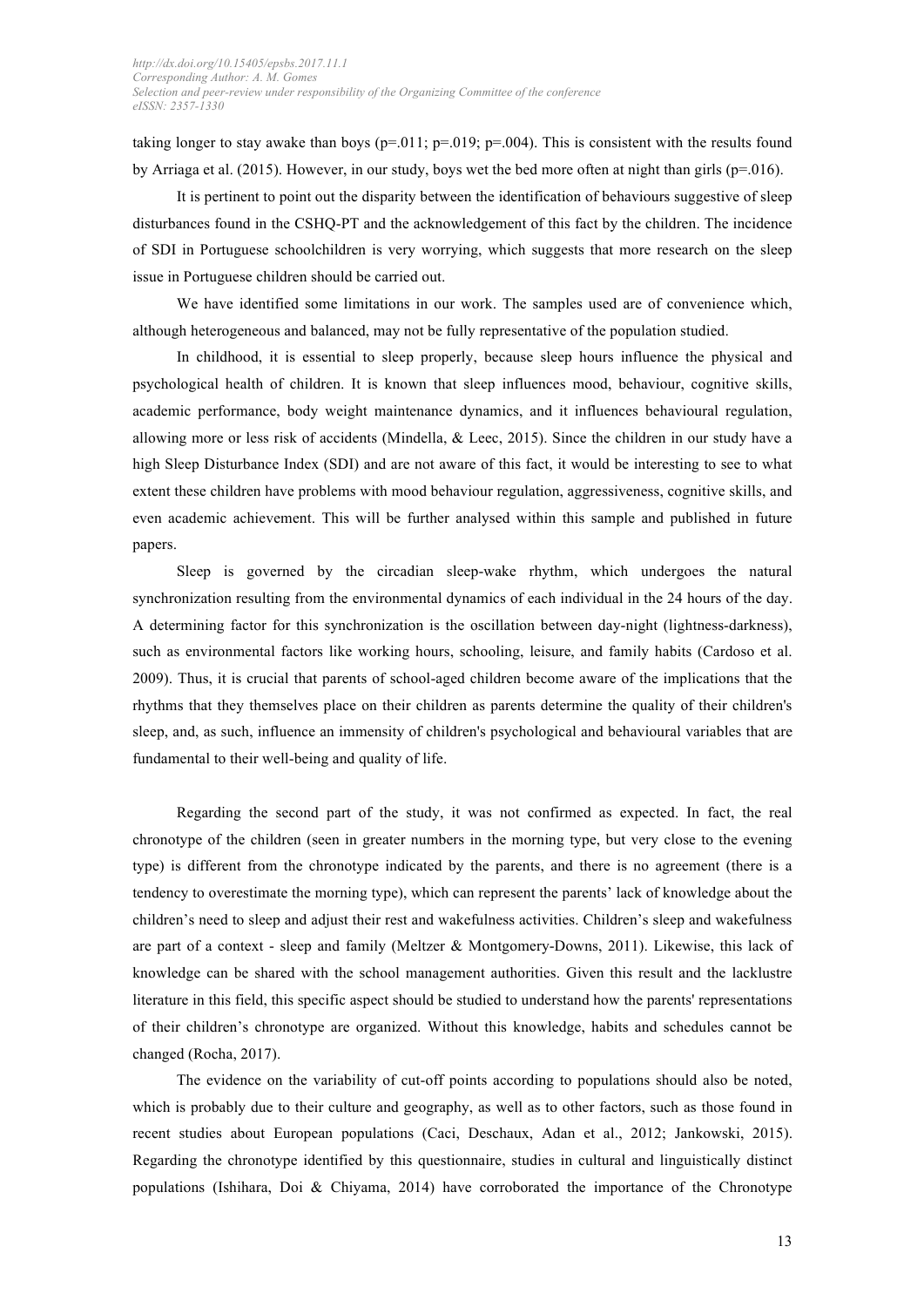Questionnaire to detect differences in sleep behaviour according to the previous identification of chronotype in children. However, in this study's population, a very similar number of morning, intermediate and evening children with few significant differences were identified, which is not common according to the previous assumption that children are mainly morning type population (Díaz-Morales, León & Sorroche, 2006; Randler et al., 2009). This explains the other relationships of variables analysed during the study, such as the influence of chronotype associated with age and school results.

## **8. Implications**

In general, this study is a contribution to the international sleep research in children populations, since it is a population that has only recently been studied and involving their families. It should also be noted that this is the first adapted French version of the questionnaire (here only one of the three scales that make up the questionnaire is presented) with good validity, which can be replicated in other populations in low altitude countries with different nationalities, but French speaking. Especially at a historical time when European populations and schools are receiving refugee children from countries with different time zones, household and school time habits. This is one of the pedagogical implications of the general study this paper is part of. It should also be noted that a population that is more evening oriented than expected may constitute a risk group with regard to personal and academic development. There is equally the fact that here there are more indicators of the parents' lack of knowledge of the chronotype and sleeping and waking habits of the entire family. Reviewing school schedules or placing groups with different diurnal types at appropriate schedules may be a successful educational policy in these contexts.

## **Acknowledgments**

This study was sponsored by the Centre for Psychology Research of the Department of Psychology, Universidade Autónoma de Lisboa, Portugal and by the Foundation for Science and Technology (FCT).

### **References**

- Adan, A., Archer, N., Hidalgo, P., Di Milia, L., Natale, V., & Randler, C. (2012). Circadian Typology: A Comprehensive Review. *Chronobiology International*, *29*(9), 1153-1175. doi:10.3109/07420528.2012.719971.
- Allena, S. L., Howletta, M. D., Coulombeb, J. A., & Corkuma, P. V. (2016). ABCs of Sleeping: A review of the evidence behind pediatric sleep practice recommendations. *Sleep Medicine Reviews*, *29*(10)  $1 - 14$
- Almeida, A. (2013). Relação entre Ritmo Circadiano, Turno e Rendimento Escolar de Alunos do Ensino Fundamental. *Revista de Neurociência, 21* (2), 171-172. doi:10.4181/RNC.2013.21.805ed.2p.
- Arriaga, C., Brito, S., Gaspar, P., & Luz, A. (2015). Hábitos e Perturbações do Sono: Caracterização de uma Amostra Pediátrica na Comunidade. *Acta Pediatr*, *4*, 367-75
- Bagleya, E., Kellyb, E. R., Buckhaltc, J. A., & El-Sheikhc, M. (2015). What keeps low-SES children from sleeping well: the role of presleep worries and sleep environment. *Sleep Medicine*, *16*(4), 496–502.
- Becker, S., P., Isaacson, A., P., Mateu, S., & Belém, G., L., (2017). Mother–father agreement and oneyear stability of children's sleep functioning. *Sleep Medicine, 36*, 29-34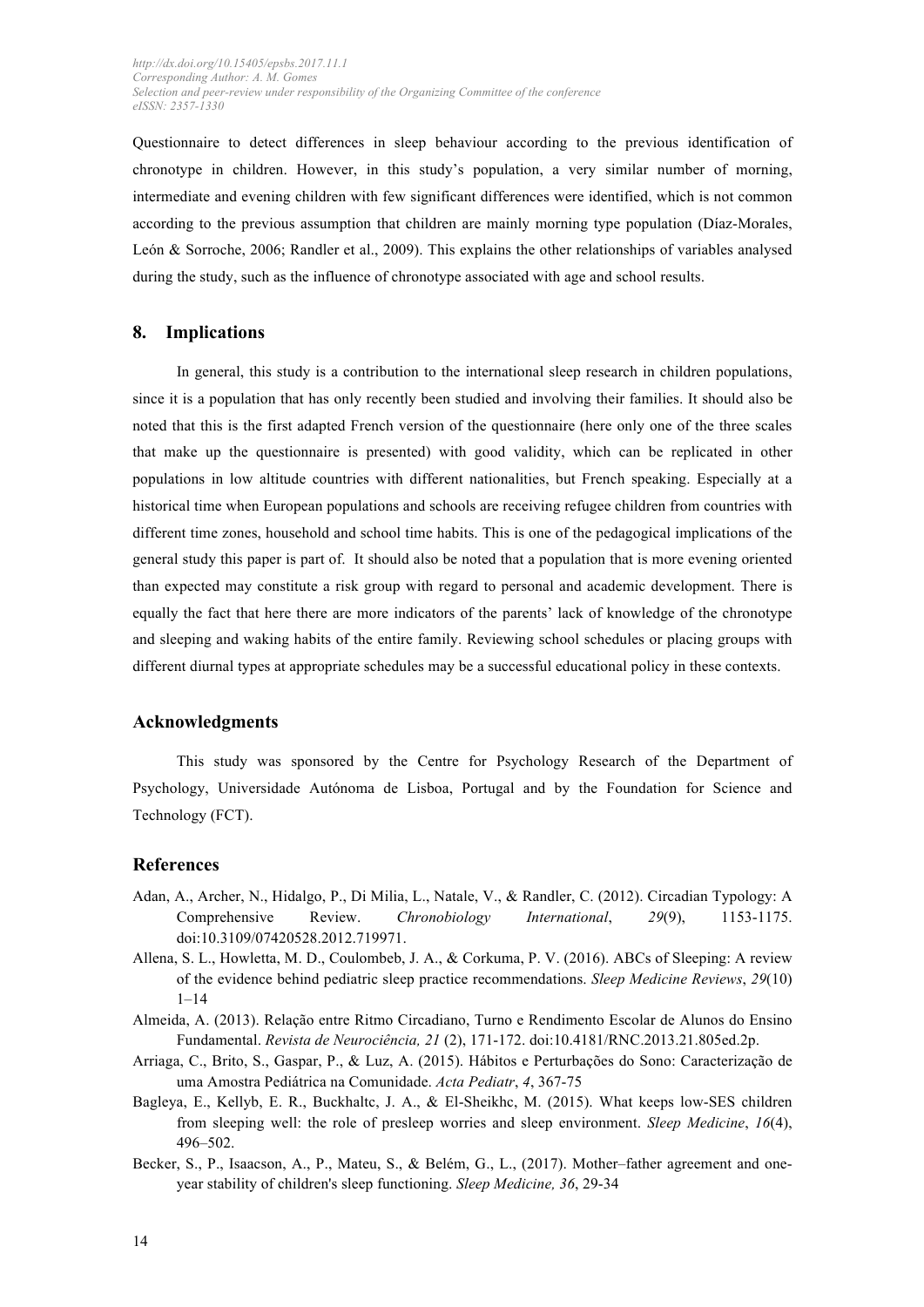- Bellesi, M., Bushey, D., Chini, M., Tononi, G., & Cirelli, C. (2016). Contribution of sleep to the repair of neuronal DNA double-strand breaks: evidence from flies and mice. *Nature Scientific Reports*, *6,* 36804.
- Brockmanna, P. E., Diaza, B., Damianic, F., Villarroeld, L., Núñezc, F., & Brunie, O. (2016). Impact of television on the quality of sleep in preschool children. *Sleep Medicine*, *20*(2), 140–144
- Buxton, O. M., Chang, A., Spilsbury, J. C., Bos, T., Helene Emsellem, H., & Knutson, K. L. (2015). Sleep in the modern family: protective family routines for child and adolescent sleep. *Sleep Health*, *1*(1), 15–27.
- Caci, H., Deschaux, O., Adan, A., & Natale, V. (2009). Comparing three morningness scales: age and gender effects, structure and cut-off criteria. *Sleep medicine*, *10*(2), 240-245.
- Cain, N. & Gradisa, M. (2010). Electronic media use and sleep in school-aged children and adolescents: A review. *Sleep Medicine*, *11*, 735-742
- Cardoso, H., Bueno,F., Mata, J., Alves, A., Jochims, I., Filho, I. & Hanna, M. (2009). Avaliação da qualidade do sono em estudantes de Medicina. *Revista Brasileira de Educação Médica*, *33* (3), 349 -355
- Carskadon, M. A., Vieira, C., & Acebo, C. (1993). Association between puberty and delayed phase preference. *Sleep*, *16*(3), 258-262.
- Couto, D. (2011). *Questionário de Cronótipo em crianças: Adaptação portuguesa do Children's Chronotype Questionnaire*. Dissertação de Mestrado. Universidade de Aveiro.
- Couto, D., Gomes, A., De Azevedo, P., Clemente, V., Bos, C., & Silva, C. (2013). Diurnal type in children: Preliminary results about the European Portuguese version of the CCTQ. *Sleep Medicine*, *14*, e139.
- Dewald, F., J., Meijer, M. A., Oort, J., O., Kerkhof, A., G. & Bogels, M.S. (2010). The influence of sleep quality, sleep duration and sleepiness on school performance in children and adolescents: A metaanalytic review. *Sleep Medicine Reviews*, *14,* 179–189
- Díaz-Morales, J. F., de León, M. C., & Sorroche, M. G. (2007). Validity of the morningness-eveningness scale for children among Spanish adolescents. *Chronobiology international*, *24* (3), 435-447.
- Grønlia, J., Byrkjedalc, I., K., Bjorvatne, B.,Nødtvedtd, O., Hamreg, B. & Pallesend, S. (2016). Reading from an iPad or from a book in bed: the impact on human sleep. A randomized controlled crossover trial. *Sleep Medicine*, *21*(5) 86–92
- Hines, Z., Feng, D., Emmett, M. J., Everett, L. J., Loro, E., Briggs, E. R. & Lazar, M. (2013). The Nuclear Receptor Rev-erbα Controls Circadian Thermogenic Plasticity. *Nature*, *503*(7476), 410– 413. http://doi.org/10.1038/nature12642.
- Hirshkowitz, M., Whiton, K., Steven, M. A., Alessi, C., Oliviero, B., Don Carlos, L., Hazen, N., Herman, J., Eliot S., & Katz, M., D. (2015). National Sleep Foundation's sleep time duration recommendations: methodology and results summary. *Sleep Health*, *1*(1), 40–43.
- Ishihara, K., Doi, Y., & Uchiyama, M. (2014). The reliability and validity of the Japanese version of the Children's ChronoType Questionnaire (CCTQ) in preschool children. *Chronobiology international*, *31*(9), 947-953.
- Jankowski, K. S. (2015). Composite Scale of Morningness: Psychometric properties, validity with Munich ChronoType Questionnaire and age/sex differences in Poland. *European Psychiatry*, *30*(1), 166-171.
- Meltzer, J., & Montgomery-Downs, E. (2011). Sleep in the family. *Pediatric Clinics of North America*, *58*(3), 765-774.
- Menna-Barreto, L. (2003). O tempo na Biologia. In N. Marques and L. Menna-Barreto (Eds.), *Cronobiologia: princípios e aplicações* (pp. 26-29). São Paulo: Edusp.
- Mindella, A. J., Meltzerb, J. L., Carskadonc, A. M. & Chervind, D.R. (2009). Developmental aspects of sleep hygiene: Findings from the 2004 National Sleep Foundation Sleep in America Poll. *Sleep Medicine*, *10*(7), 771-779
- Mindella, J.A., & Leec, C. (2015). Sleep, mood, and development in infants. *Infant Behavior and Development, 41*(11) 102–107